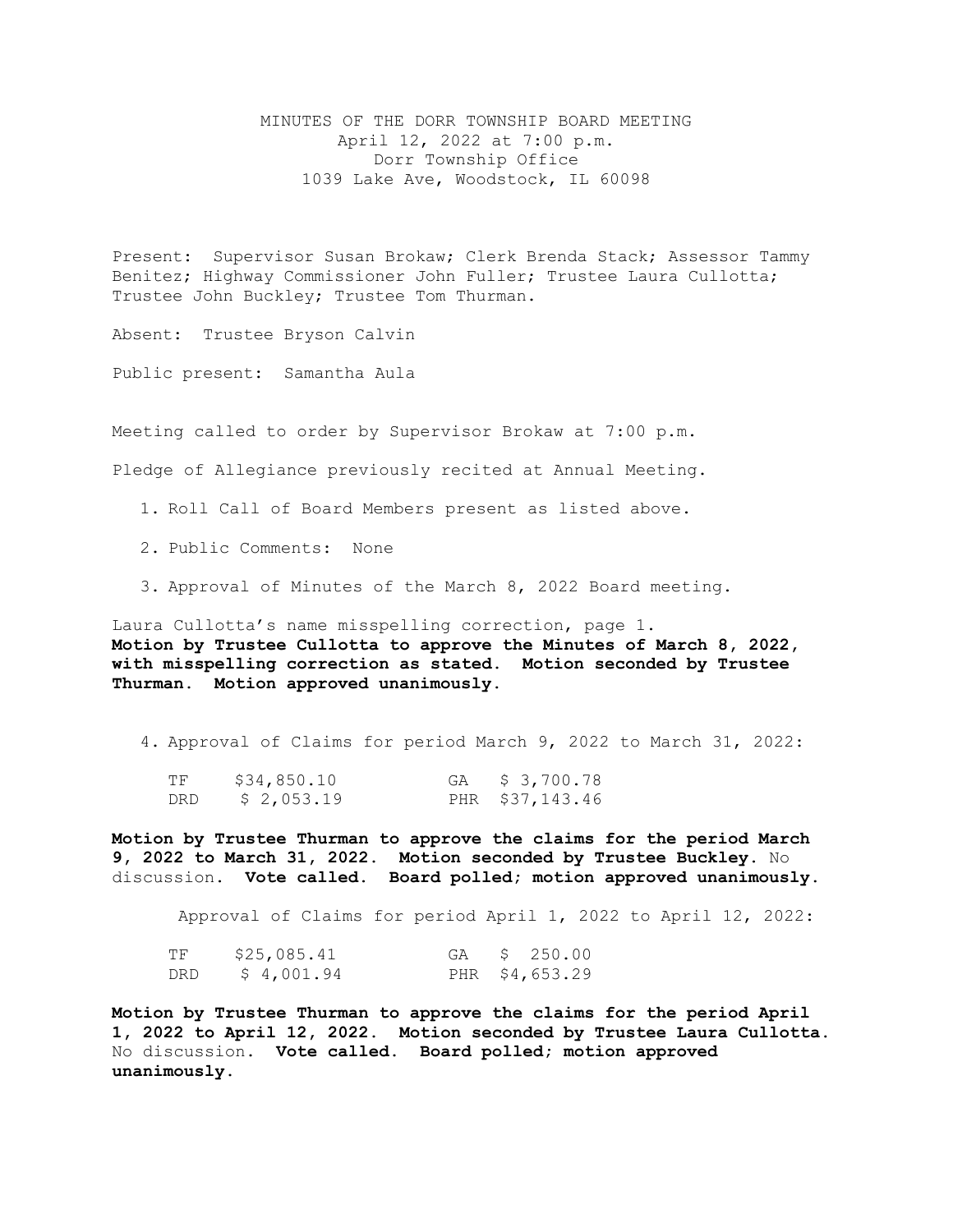## **Page 2 – 04/12/2022**

General Assistance and Salvation Army case reports available for review. Numbers starting to pick up.

5. Senior Activities Report

Written report from Laura Wassinger provided for review.

- 6. ComEd Energy Efficiency Program Discussion
	- a. Solar Energy Discussion

Supervisor Brokaw advises she has no new information on Solar Energy; more information coming next month.

## 7. Legislative Updates

Emails from TOI being sent regarding legislative action. Lobby Day – Sue and Tammy did not attend as planned.

8. Reports:

**Supervisor:** Supervisor Brokaw provided detailed report at earlier Shred Event on August 6, 2022 from  $10:00$  a.m. to Noon. Coming up May  $26<sup>th</sup>$ , TOI Educational Event in Rockford. Still need a grant writer; Amy Hansen did take a class offered through the Mental Health Board. Brief discussion with input from Trustee Buckley.

**Assessor:** Residential Sales entered March 8, 2022 to April 7, 2022 provided. Doing site visits; out in the field. Started training new person; have a few interviews this week for a part-time temporary/seasonal position. Doing evaluations of neighborhoods. Trustee Buckley suggests Tom Faber of McHenry County Work Force Network as a resource. Tammy advises position is a couple days a week, very flexible.

**Highway Commissioner:** Highway Commissioner Fuller provided report at earlier Annual Meeting. Getting trucks ready for summer. Road program set for this year. Visit from OSHA the other day. Electronics Recycle event April 30th from 9:00 a.m. to 1:00 p.m. across from the Dorr Township Highway building. Woodstock Rotary sponsoring; they have asked for highway department assistance.